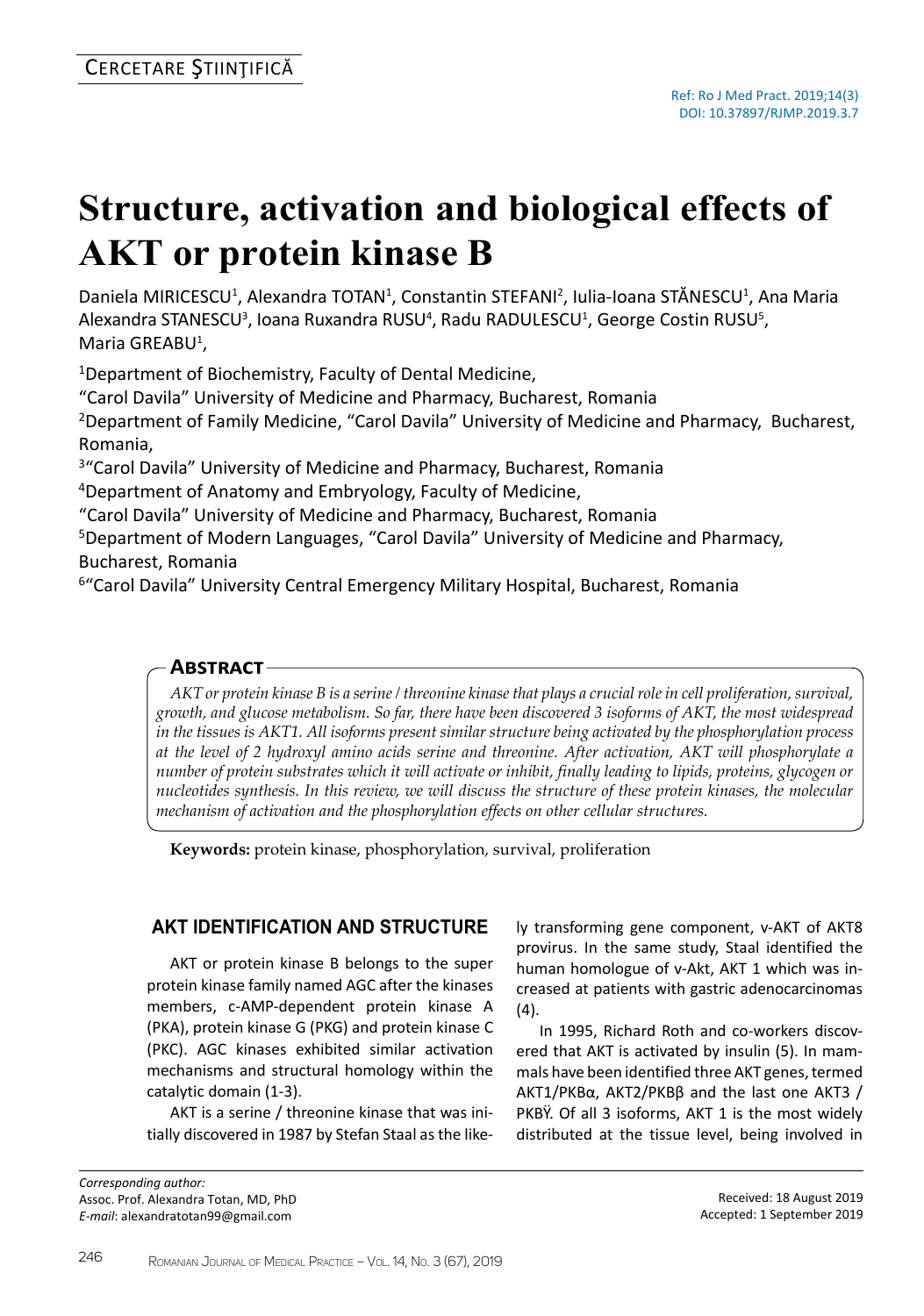cell growth and survival (6-8). AKT 2 is found at the muscular and adipocyte levels contributing to insulin mediated glucose homeostasis (8,9). The last isoform, AKT 3, has been identified especially at brain and endocrine tissues (testes) levels (8-11).

All AKT izoforms have a highly conserved structure: an N-terminal pleckstrin domain or PH domain, a kinase domain and a C-terminal regulatory tail which contains the hydrophobic motif (11).

The N-terminal domain contains about 100 amino acids, which is similar to other protein kinases that binds 3-phosphoinositides and interacts with membrane lipid products such as phosphotidylinosiol 3,4,5 trisphosphate (PIP3) produced by phosphatidylinositol 3-kinase (PI3K) (11-13).

At catalytic domain level phosphorylation of the Thr residue occurs both in the case of PKB but also in PKA and PKC, thus leading to the partial activation of these protein kinases (11,15,16).

The C-terminal domain contains about 40 amino acids having the following sequence in hydrophobic motif F-X-X-F / Y-Ser / Thr-Y / F, where X can be any amino acid. For the whole AGC protein kinases family phosphorylation of Ser and Thr residues is required for full activation in this hydrophobic motif (11). Akt 3 isoforms phosphorylate various substrates that contain in the C-terminal region the following amino acid sequence: RXRXX-Ser /Thr, for exemple PRAS40 (proline-rich Akt substrate of 40 kDa) can be phosphorylated by all 3 isoforms but Akt 1 phosphorylates actin associated with palladin protein(11,17).

#### **AKT activation**

AKT signaling pathway is activated by various stimuli that are capable of inducing PIP3 formation by PI3K such as tyrosine kinase receptors, integrins, T and B cell receptors, cytokine receptors or receptors coupled with G proteins. In the extracellular domain of tyrosine kinase receptors (RTK), growth factors binds and will cause autophosphorylation of the receptor. Class 1 of PI3K binds to the phosphorylated receptor directly or *via* an adapter protein such as insulin receptor substrate 1/2 (IRS 1/IRS2).The PI3Ks will further catalyze phosphorylation of phosphatidyl inositol 4, 5 bisphostat ( PIP2) to PIP3(11,17).

PTEN (phosphate and tensin homology) performs dephosphorylation of PIP3 at PIP2. The interaction between AKT PH domain and 3-phosphoinositol induces a conformational change in AKT and PDK1 (3-phosphoinositide-dependent protein kinase 1) will phosphorylate Thr 308. For

maximum activity, mTOR (mammalian target of rapamycin complex) will phosphorylate AKT Ser 473 from hydrofobic motif (11,17,18).

Dephosphorylation of the 2 hydroxyl amino acids is carried out by PP2A (protein phosphatase 2A) specific Thr 308 and PHLPP (PH-domain leucine-rich-repeat-containing protein phosphatases) for Ser 473. Once activated Akt will dissociate from the membrane and further phosphorylate a wide variety of substrates, which are contained in the structure Ser or Thr such as protein or lipid kinases, transcriptional factors, metabolic enzymes (11,17).

#### **AKT and biological effects**

Active AKT is involved in cell survival, growth and proliferation and glucose uptake as can be seen from Table 1.

The AKT / PKB signaling pathway plays a crucial role in regulating cell survival, helping the cells in the fight against apoptosis. Apoptosis is characterized in mammalian cells as an early process that is associated with the loss of mitochondrial integrity followed by the release of cytochrome c.

The cytochrome c released then binds to the apoptotic protease-activating factor (Apaf -1) which it activates. Apaf-1 binds and activates capase-9 (proteases with cysteine residues), and initiates a caspase cascade, which are regulated by anti-apoptotic effectors (Bcl-2 and Bcl-xL) or pro-apoptotic proteins (Bad, Bid, Bik, Bax and Bak) (19,20).

Bad is a member of the Bcl-2 protein family that is phosphorylated by AKT on Ser 136, so it no longer exhibits pro-apoptotic activity at the cell level and promotes cell survival (20,21,22).

SAK (stress-activated protein kinase) is a family of protein kinases that regulates cellular response to stress or cytokines, consisting of 2 groups of kinases: JNK and p38 MAP kinases (23,24).

ASK1 (apoptosis signal-regulating kinase) is a MAP kinase that usually induces apoptosis, will interact with AKT and is phosphorylated at Ser 83, thus inhibiting the apoptotic process and promoting cell survival. AKT will phosphorylate both MLK3 (mixed lineage kinase 3) on Ser 674 and SEK 1 on Ser 78, the activity of these kinases will also be inhibited as in the case of ASK1, promoting cell survival and not apoptosis (25,26).

AKT promotes the regulation of cell survival through transcriptional factors that are responsible for pro and anti-apoptotic genes. The family of Fox or FH (forkhead) transcriptional factors has four Fox protein isoforms:Fox01, Fox02, Fox03,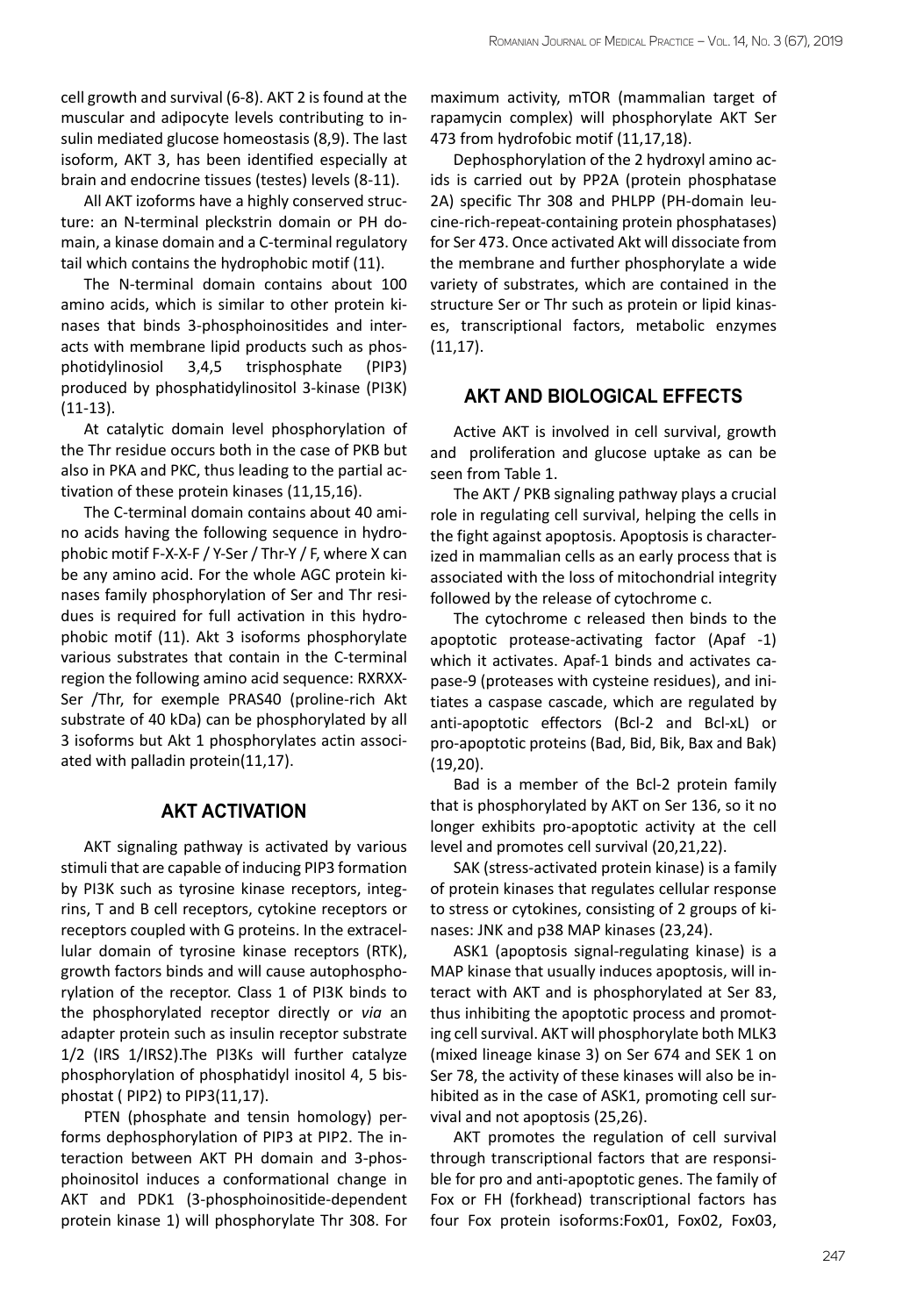| Cellular function         | <b>Substrate</b>   | Amino acid           | <b>AKT phosphorylation effect</b>                 |  |
|---------------------------|--------------------|----------------------|---------------------------------------------------|--|
| Cell survival             | <b>BAD</b>         | Ser 136              | Release of Bcl-2 proteins<br>Apoptosis inhibition |  |
|                           | MLK3               | Ser 674              |                                                   |  |
|                           | ASK1               | Ser 83               | Apoptosis inhibition                              |  |
|                           | SEK1               | Ser 78               | Apoptosis inhibition                              |  |
|                           | FOX01              | Thr 24, Ser 256, 319 | Apoptosis inhibition                              |  |
|                           | FOX <sub>03</sub>  | Thr 32, Ser 253, 315 | Apoptosis inhibition                              |  |
|                           | FOX04              | Thr 28, Ser 139, 258 | Apoptosis inhibition                              |  |
|                           | MDM <sub>2</sub>   | Ser 133              | Inactivation of p53                               |  |
|                           | Ik-B kinase        | Thr 23               | Transcriptional activity of NF-kB                 |  |
|                           | <b>CREB</b>        | Ser133               | Activation of antiapoptotic genes                 |  |
|                           | YAP                | Ser 127              | Suppresor of apoptosis                            |  |
| Cell growth               | <b>TSC</b> complex | Ser 939,981, 1130,   | Synthesis of proteins, lipids and                 |  |
|                           | (TSC1/TSC2)        | 1132, Thr 11462      | nucleodites                                       |  |
| Glucose                   | $GSK3\alpha$       | Ser 21               | Glycogen synthesis                                |  |
| homeostasis               | GSK3B              | Ser9                 | Glycogen synthesis                                |  |
| <b>Cell proliferation</b> | Cyclin D,          | Thr 58, 286          | G1/S progression                                  |  |
|                           | Cyclin B           | Ser 354              | G2/M transition                                   |  |

| TABLE 1. The effects of AKT phosphorylation on different substrates (adapted from) (11). |  |  |  |  |
|------------------------------------------------------------------------------------------|--|--|--|--|
|------------------------------------------------------------------------------------------|--|--|--|--|

Fox04 which can be directly phosphorylated by AKT. Phosphorylated Fox proteins promote cell survival through their action on specific target genes that normally inhibit cell survival (27,28).

Family of nuclear transcription factor kB (NFkB) is a key regulator of immune response, and a deregulation of its activity leads to the development of pathologies such as autoimmune diseases and cancer (29,30).

NF-kB is activated by phosphorylation of the kinase complex IkB (inhibitor of kappa B kinases), which leads to its nuclear translocation and transcription of specific survival genes for Bcl-xL and caspase inhibitors (30-32).

Mdm2 (murine double minute) is an oncogene product induced by p53, the major regulator of cell death in response to stress, especially when DNA damage occurs. AKT phosphorylates Mdm2 at 2 Ser residues, resulting in promoting inactivation or degradation of p53 and undermine the p53 to mediate pro-apoptotic transcriptional responses (33-35). CREB (Cyclic AMP (Camp)-response element binding protein) is a transcription factor, which can be phosphorylated by AKT on Ser 133, inducing expression of some antiapoptotic genes such as Bcl-2 (36).

YAP (Yes-associated protein) is phosphorylated by AKT on Ser 127 and in the phosphorylated form is a suppressor for apoptosis mediated by p73 transcriptional activity (37,38).

AKT is involved in regulating cell growth through its effects on the tuberous sclerosis complex 1 and 2 (TSC1 / TSC2) and the mTORC signaling pathway. The primary mechanism by which AKT activates mTORC is the phosphorylation on Ser 2448 and TSC complex inhibition . TSC complex

acts as a GAP specific for Ras-related GTPase Rheb, which will promote conversion of Rheb-GDP to Rheb-GTP and mTORC1 activation, which will further determine synthesis of proteins, lipids and nucleotides and autophagy (39). mTOR phosphorylates S6K1( kinases p70S6K1) and 4E-BP1(eIF4E-binding protein 1), leading to increased translation and synthesis of cell-cycle-regulating and ribosomal proteins(17,39).

AKT is involved in phosphorylation of glycogen synthase kinase 3 at the N-terminus Ser residue, GSK-3α, Ser 21 and for GSK3β, Ser 39. Phosphorylated GSK3, inhibits its kinase activity and also inhibits glycogen synthase. AKT-mediated inhibition of GSK3 activity, but dephosphorylates and activates glycogen synthase via PP1 (phosphoprotein phosphatase) which is activated by insulin or glucose leading to glycogen synthesis (17).

There is a close relationship between AKT and GSK3 in terms of metabolism and cell survival: phosphorylation and inbibation of GSK-3 mediates some of the effects of AKT. Phosphorylation of GSK-3 by AKT was considered to be a mechanism by which cell proliferation is also achieved (11,17).

AKT can phosphorylates protein tyrosine phosphatase 1B (PTB1B), which prevents insulin receptor (IR) dephosphorylation and translocation of glucose transporter 4 (GLUT 4) from vesicular intracellular compartments to the plasma membrane and intracellular glucose uptake (11,17).

AKT is involved in the control of the cell cycle beeing essential for meiosis, and dispensable for mitosis, by phosphorylating some target proteins that will lead to their activation or inactivation. AKT activetes cyclin B/CDK1 by phosphorylation, and coordinates the activation of cyclin B/cdk1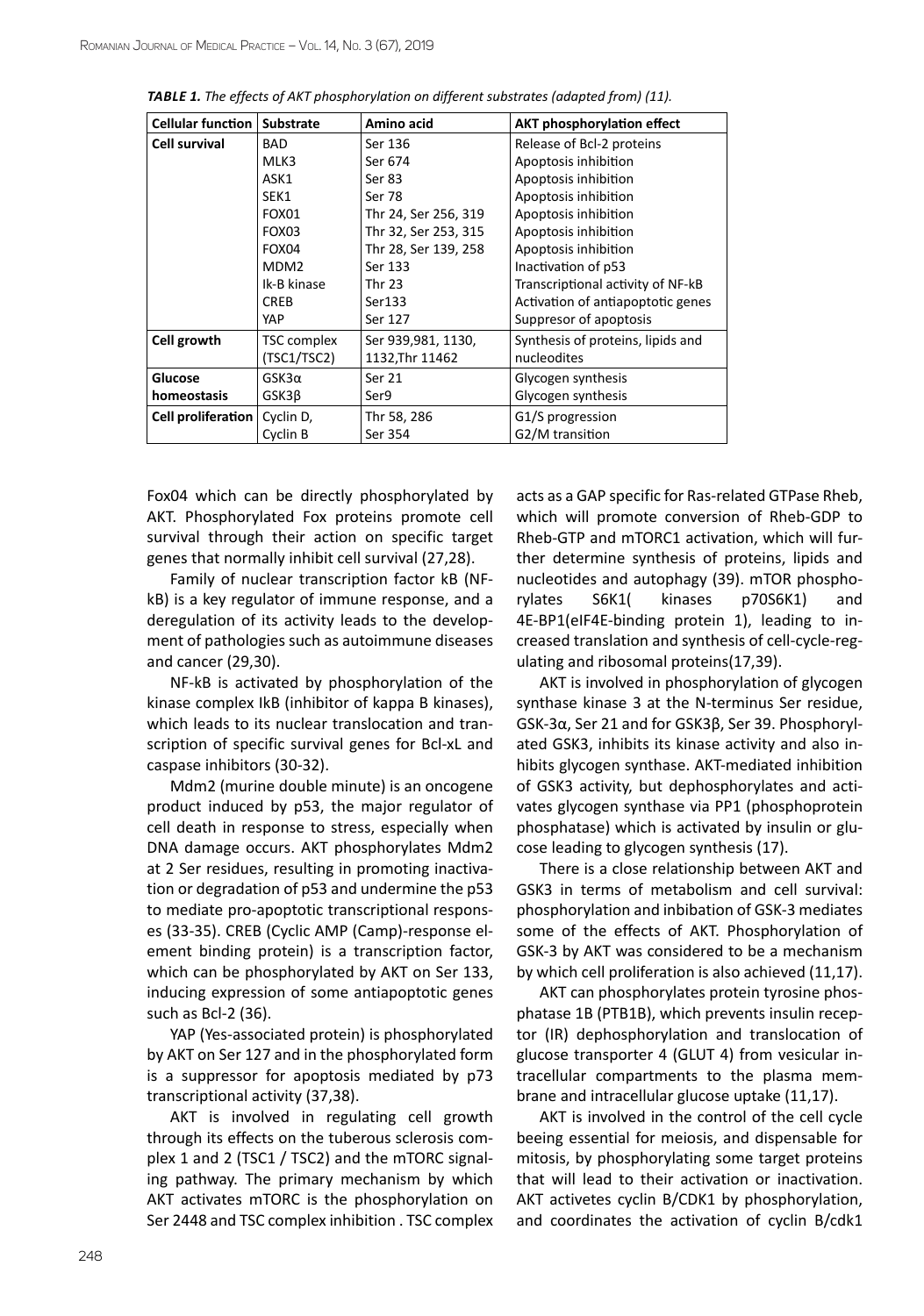(cyclin dependent kinase 1) at the centrosome and in the nucleus. Cyclins B, D,E are activated which will finally activate cdk2 and cdk1 which will determine G2 / M transition, cdk4 / 6 and chk2 will determine G1 / S transition (40).

# **Conclusions**

AKT is a serine-threonine kinase that is activated by phosphorylation, which further phosphoryl-

ates a number of proteins that contain Ser or Thr residues. These phosphorylations are essential for cell proliferation, growth and survival. In conclusion, the study of molecular mechanisms of AKT activation and further phosphorylation are crucial for a healthy human body.

#### **Acknowledgement**

All authors equally contributed to the present paper.

## **references**

- 1. Nicholson KM, Anderson NG.The Akt/PKB signalling pathway in human malignancy. *Cell signal* 2002; 14: 381-395.
- 2. Hajduch E, Litherland GJ, Hundal HS. Protein kinase B (Akt/PKB) – a key regulator of glucose transport? *FEBS Lett* 2001; 492: 199-203.
- 3. Huang X, Liu G, Guo J et al. The PI3K/AKT pathway in obesity and type 2 diabetes. *Int J Biol Sci* 2018; 14(11): 1483-1496.
- 4. Staal SP. Molecular cloning of the akt oncogene and its human homologues AKT1 and AKT2: amplification of AKT1 in a primary human gastric adenocarcinoma. *Proc Natl Acad Sci.* 1987 ;84(14):5034-7.
- 5. Kohn AD, Kovacina KS, Roth RA. Insulin stimulates the kinase activity of RAC-PK, a pleckstrin homology domain containing ser/ thr kinase. *EMBO J* 1995; 14(17):4288-95.
- 6. Chen WS, Xu PZ, Gottlob K et al. Growth retardation and increased apoptosis in mice with homozygous disruption of the Akt1 gene. *Genes Dev* 2001; 15 (17):2203-8.
- 7. Dennison KL, Robertson WR, Lewis BD et al. Functions of AKT1 and AKT2 potassium channels determined by studies of single and double mutants of Arabidopsis. *Plant Physiol* 2001; 127(3):1012-9.
- 8. Kitz A, Marcken M, Gautron AS et al. AKT isoforms modulate Th1-like treg generation and function in human autoimmune disease. *EMBO* 2019;20(8):e48624.
- 9. Garofalo RS, Orena SJ, Rafidi K et al. Severe diabetes, age-dependent loss of adipose tissue, and mild growth deficiency in mice lacking Akt2/PKB beta. *J Clin Invest* 2003;112(2):197-208.
- 10. Yang ZZ, Tschopp O, Hemmings-Mieszczak M et al. Protein kinase B/Akt1 regulates placental development and fetal growth. *J Biol Chem* 2003; 278 (34): 32124–32131.
- 11. Brown J, Banerji U. Maximising the potential of AKT inhibitors as anti-cancer treatments. *PharmaThera* 2017; 101-115.
- 12. Lietzke SE, Bose S, Cronin Tet al. Structural basis of 3-phosphoinositide recognition by pleckstrin homology domains. Mol Cell 2000; 6: 385-394.
- 13. Ferguson KM, Kavran JM, Sankaran VG et al. Structural basis for discrimination of 3-phosphoinositides by pleckstrin homology domains. *Mol Cell* 2000; 6: 373-384.
- 14. Jones PF, Jakubowicz T, Hemmings BA. Molecular cloning of a second form of rac protein kinase. *Cell Regul* 1991; 2:1001– 1009.
- 15. Andjelkovic M, Jones PF, Grossniklaus U et al. Developmental regulation of expression and activity of multiple forms of the Drosophila RAC protein kinase. *J Biol Chem* 1995; 270:4066–4075.
- 16. Peterson RT, Schreiber SL. Kinase phosphorylation: Keeping it all in the family. *Curr Biol* 1999; 521-524.
- 17. Manning BD, Toker A. AKT/PKB signaling: Navigating the network. *Cell* 169 2017; 20:381-405.
- 18. Tang H, Tan X, Zhu L et al. Swimming prevents nonalcoholic fatty liver disease by reducing migration inhibitory factor through AKT suppression and autophagy activation. *Am J Transl Res* 2019;11(7):4315-4325.
- 19. Adams JM, Cory S.The Bcl-2 protein family: Arbiters of cell survival. *Science* 1998; 281: 1322-1326.
- 20. Goan YG, Wu WT, Liu CI et al. Involvement of mitochondrial dysfunction, Eedoplasmic reticulum stress, and the PI3K/AKT/mTOR pathway in nobiletin-induced apoptosis of human bladder cancer cells. *Molecules* 2019; 24(16).
- 21. Del Peso L, Gonzalez-Garcia M, Page C et al. Interleukin-3-induced phosphorylation of BAD through the protein kinase Akt. *Science* 1997; 278: 687-689.
- 22. Datta SR, Dudek H, Tao X et al. Akt phosphorylation of BAD couples survival signals to the cell-intrinsic death machinery. *Cell* 1997; 91: 231-241.
- 23. Johnson GL, Lapadat R. Mitogen-activated protein kinase pathways mediated by ERK, JNK, and p38 protein kinases. *Science* 2002; 298: 1911-1912.
- 24. Yeh YH, Liang CY, Chen ML et al. Apoptotic effects of hsian-tsao (Mesona procumbens Hemsley) on hepatic stellate cells

mediatedby reactive oxygen species and ERK, JNK, and caspase-3 pathways. *Food Sci Nutr* 2019;7(5):1891-1898.

- 25. Barthwal MK, Sathyanarayana P, Kundu CN et al. Negative regulation of mixed lineage kinase 3 by Akt/PKB leads to cell survival. *J Biol Chem* 2003; 278: 3897- 3902.
- 26. Park HS, Kim MS, Huh SH et al. Akt (protein kinase B) negatively regulates SEK1 by means of protein phosphorylation. *J Biol Chem* 2002; 277: 2573-2578.
- 27. Burgering BM, Medema RH. Decisions on life and death: FOXO Forkhead transcription factors are in command when Akt/PKB is off duty. *J Leukoc Biol* 2003; 73: 689-701.
- 28. Feehan RP, Shantz LM. Negative regulation of the FOXO3a transcription factor by mTORC2 induces a pro-survival response following exposure to ultraviolet-B irradiation. *Cell Signal* 2016; 28(8):798-809.
- 29. Li Q, Verma IM. NF-κB regulation in the immune system. *Nat Rev Immunol* 2000; 2:725-734.
- 30. Ahmad R, Kochumon S, Chandy B et al. TNF-α Drives the CCL4 Expression in human monocytic cells: involvement of the SAPK/JNK and NF-κB signaling pathways. *Cell Physiol Biochem* 2019;52(4):908-921.
- 31. Barkett M, Gilmore TD. Control of apoptosis by Rel/NFκB transcription factors. *Oncogene* 1999, 18: 6910-6924.
- 32. Lauder A, Castellanos A, Weston K. c-Myb transcription is activated by protein kinase B (PKB) following interleukin 2 stimulation of Tcells and is required for PKB-mediated protection from apoptosis. *Mol Cell Biol* 2001; 21: 5797-5805.
- 33. Singh S, Ramamoorthy M, Vaughan et al. Human oncoprotein MDM2 activates the Akt signaling pathway through an interaction with the repressor element-1 silencing transcription factor conferring a survival advantage to cancer cells. *Cell Death Differ* 2013; 20(4):558-566.
- 34. Gottlieb TM, Leal JF, Seger R et al. Cross-talk between Akt, p53 and Mdm2: